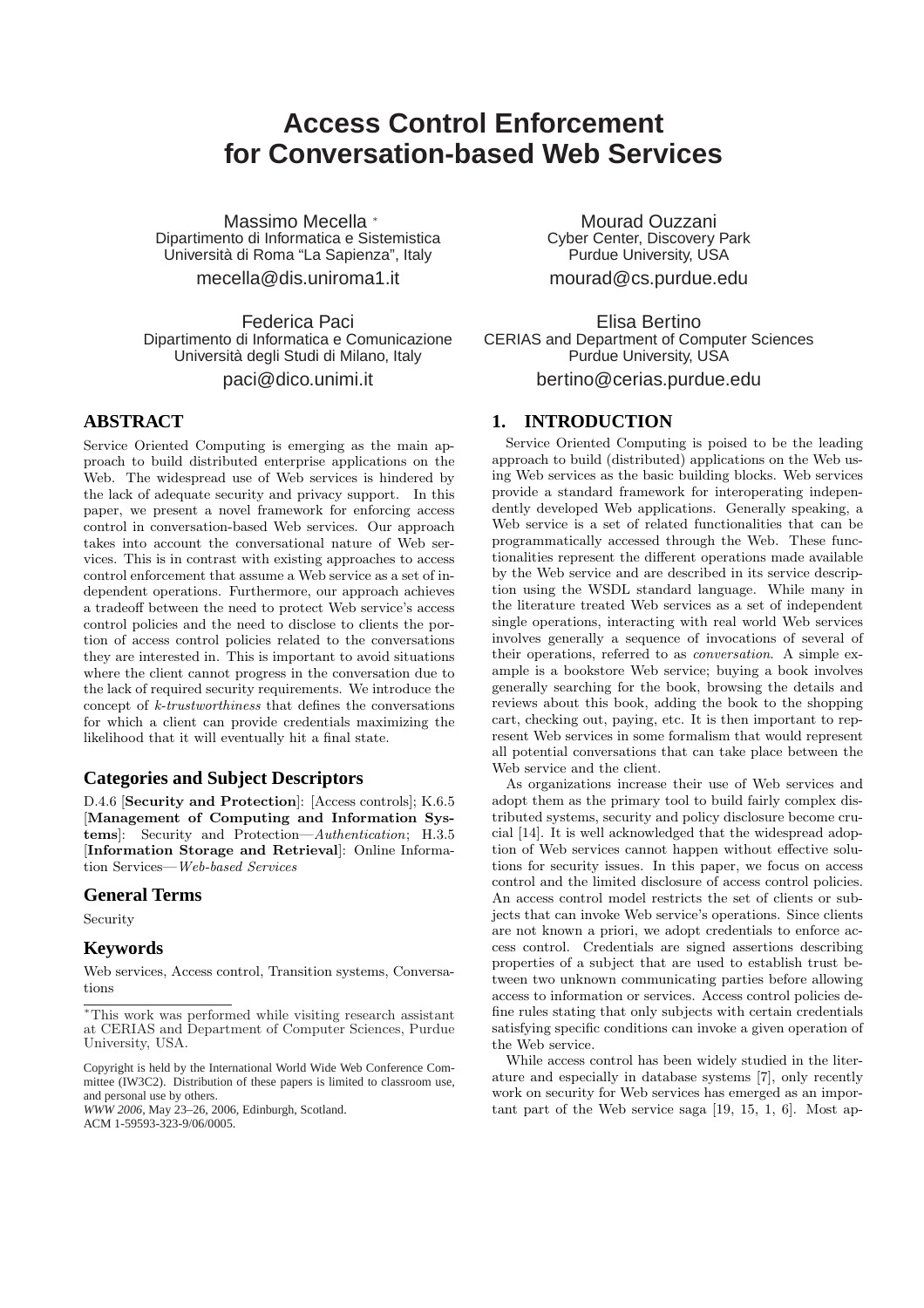proaches in the literature assume a single operation model where operations are independent from each other. Access control is either enforced at the level of the entire Web service or at the level of single operations. In the first approach, the Web service could ask, in advance, the client to provide all the credentials associated with all operations of that Web service. This approach guarantees that a subject will always arrive at the end of whichever conversation. However, it has the drawback that the subject will become aware of all policies on the base of which access control is enforced. Another drawback is that the client may have to submit more credentials than needed. An alternative strategy is to require only the credentials associated with the next operation that the client wants to perform. This strategy has the advantage of asking from the subject only the credentials necessary to gain access to the requested operation. However, the subject is continuously solicited to provide credentials for each transition. In addition, after several steps, the client may reach a state where it cannot progress because the lack of credentials.

It is important to observe that Web service operations represent a coarse-grained process that takes place in the application supporting the Web service and usually involves the consumption of several resources. This shows how important it is for the Web service to maximize the chance that a user would reach a final state to avoid of wasting resources. This should be balanced with the need to retain some control on the disclosure of access policies.

In this paper, we propose a conversation-based access control model that enables service providers to retain some control on the disclosure of their access control policies while giving clients some guarantees on the termination of their interactions. First, we model all possible conversations as finite transition systems (aka finite state machines) [17, 4], in which final states represent those in which the interaction with the client can be (but not necessarily) ended. Furthermore, our access control model attempts to maximize the likelihood that a client reaches a final state without necessarily having to be made aware of all the access control policies. We introduce a novel concept of k-trustworthiness where  $k$  can be seen as the *level of trust* that a Web service has on a client at any point of their interaction. The greater the level of trust associated with a client, the greater is the amount of information about access control policies that can be disclosed to this client. The k represents the length of the conversations, from the current state, such that the client is requested to provide the credentials to invoke any operation along these paths. All conversations along these paths will eventually lead to a final state after  $k$  steps. Thus, the client is assured that its conversation can eventually terminate. As we shall see, based on this simple notion of k-trustworthiness, we are able to develop a flexible (with limited policy disclosure) access control model for conversation-based Web services.

The rest of the paper is organized as follows. Section 2 presents the related work. In Section 3, we present our conversation-based access control model for Web services. In Section 4, we introduce the algorithms used to enforce access control. In Section 5, we describe how the model can be implemented in Web service environments. Finally, in Section 6 we discuss our approach and its advantages. We also identify the major issues in extending our approach to composite services.

## **2. RELATED WORK**

Recent papers [3, 4, 13] have argued that a Web service is more than a set of independent operations. In fact, during a Web service's invocation, a client interacts with the service performing a sequence of operations in a particular order. Such a sequence is called conversation. Specifically, [3, 4] adopt a model based on finite transition systems (aka finite state machines) for representing all possible conversations. The approach of [13] is based on the combined use of two Web service languages, WS-Conversation (WSCL) and WS-Agreement, that allows one to specify non-trivial conversations in which several messages have to be exchanged before the service is completed and/or the conversation may evolve in different ways depending on the state and the needs of the requesting agents and of the service provider.

As far as security issues in Web services are concerned, a fair amount of related research in this area comes from the industry. Two major standards have emerged, namely Security Assertion Markup Language (SAML) and eXtensible Access Control Markup Language (XACML). SAML defines an XML framework for exchanging authentication and authorization information for securing Web services. XACML is an XML framework for specifying access control policies for Web-based resources. Recently it has been extended to specify access control policies for Web services. Other emerging specifications include WS-Security and WS-Policy. WS-Security is a specification for securing SOAP messages using XML Encryption and XML Signature standards and attaching security credentials thereto. WS-Policy is used to describe the security policies in terms of their characteristics and supported features (such as required security tokens, encryption algorithms, privacy rules, etc.).

These proposals do not address the issue of enforcing access control policies. Several approaches [19, 15, 1, 6] suggest some preliminary ideas, but none of them provide a comprehensive solution. [19] proposes two RBAC (Role Based Access Control) models, SWS-RBAC, for single Web services, and CWS-RBAC, for composite Web services. In both models, a service has a few access modes and a role is associated with a list of services which clients, who are assigned that role, have permission to execute. In CWS-RBAC model, the role to which a client is assigned to access a composite service, must be a global role, which is mapped onto local roles of the service providers of the component Web services. [15] proposes an approach for specifying and enforcing security policies. These are specified using a language called WebGuard based on temporal logic and are processed by an enforcement engine to yield site and platform-specific access control. This code is integrated with a Web server and platform specific libraries to enforce the specified policies on a given Web service. [1] presents a Web service architecture for enforcing access control policies expressed in WS-Policy. The architecture is similar to the one proposed in the XACML standard and is characterized by three main components: PDP (Policy Decision Point), PEP (Policy Enforcement Point) and PAP (Policy Administration Point). The PDP realizes the interface between a service and the access control architecture. When a client requests to invoke a service, the service forwards the request to the PDP, which, in turn, sends it to the PEP. The PEP asks to the PAP for the policies applicable to the request and evaluates it against the applicable policies. Then, it returns the final decision to the PDP, which issues the service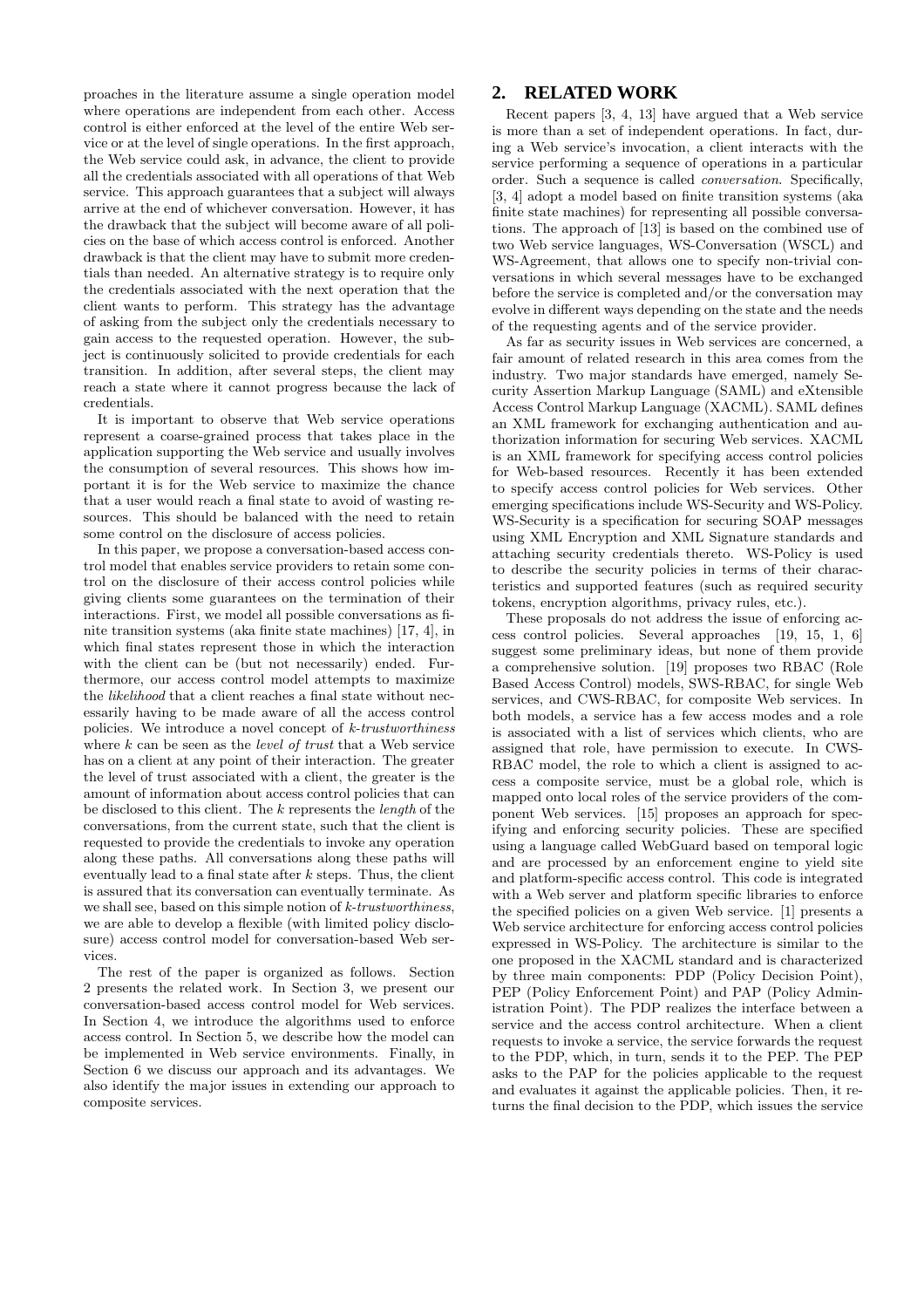

Figure 1: eShop service's transition system

access.

[6] presents WS-AC1, an access control model with flexible granularity in protecting objects and negotiation capabilities. WS-AC1 is based on the specification of policies stating conditions on the values of the identity attributes and service parameters that a client must provide to invoke the service. Conditions may also be specified against context parameters, such as time. Further, it is possible to define fine-grained policies by associating them with a specific service as well as coarse-grained policies, to be applied to a class of services. The negotiation capabilities of WS-AC1 are related to both identity attributes and service parameters. Through a negotiation process, the client is driven toward an access request compliant with the service description and policies.

The work in [16] considers the issue of modeling and managing trust policies and how to assure that an enforcement system can migrate, during negotiation of trust policies, from a previous and no-more valid set of policies to a new one. Trust policies are modeled as finite state machines, and lifecycle management is obtained by managing such formalization. This work is indeed orthogonal and complementary to our one, even if the basic formalism is the same: our focus is on enforcing access control during service execution, whereas their focus is on modeling and managing trust negotiations. Clearly the two approaches can be merged, e.g., our trust policies can be managed according to their model.

All the previous proposals describe policy-driven access control models. They are based on the enforcement of access control policies stating the requirements to be satisfied by a client to be granted access to a Web service. Since a Web service can be invoked potentially by anyone, the requirements are expressed as conditions on the digital credentials owned by a client. But all these models assume that a Web service provides just a single operation or that all operations are independent.

# **3. CONVERSATION-BASED ACCESS CONTROL**

In the proposed model, a Web service is characterized by

the set of operations that it exports and constraints on the possible conversations it can execute. We compactly represent the service conversations as a finite transition system.

DEFINITION 1. (Transition System). Let  $WS$  be a Web service. The transition system of WS is a tuple  $TS =$  $(\Sigma, S, s_0, \delta, F)$  where  $\Sigma$  is the alphabet of operations offered by the service, S is a finite set of states,  $s_0 \in S$  is the single initial state,  $\delta : S \times \Sigma \rightarrow S$  is the transition function, and  $F \subseteq S$  is the set of final states(states in which a conversation may end, but does not necessarily have to).

If  $\delta(s_i, a) = s_j$ , we represent this as  $s_i \stackrel{a}{\longrightarrow} s_j$ , and we call a the label of the transition. The transition function can be extended to finite length sequences of operations or conversations (traces [17]). Given a conversation  $c : a_1 \cdot a_2$ .  $\dots a_n$ , and two states  $s_0$  and  $s_n$ , we say that  $s_0$  evolves in  $s_n$  (represented as  $s_0 \stackrel{c}{\Longrightarrow} s_n$ ) iff  $\exists s'$  such that  $s_0 \stackrel{a_1}{\longrightarrow} s'$  and  $s' \overset{a_2 \cdot \ldots a_n}{\Longrightarrow} s_n.$ 

EXAMPLE 1. Figure 1 represents the transition system of a simple retail Web service eShop, selling some goods. The different labels represent the operations that a client can invoke from any given state and are self-explaining. Final states are represented by gray circles. A client can be involved in different conversations with the service. The client can choose an item (chooseItem), then can add to the cart (addToCart). Further, the client can decide to buy the item (checkOut and then completeTransaction operations) or postpone the purchase (saveForLater) and end the interac- $\Box$ tion.

Credentials are the mean to establish trust between a client and the service provider. They are assertions about a given client, referred to as the owner, issued by trusted third parties called Certification Authorities (CAs). They are digitally signed using the private key of the issuer CA and can be verified using the issuer's public key. A credential contains typically a set of arbitrary properties characterizing the owner and are specified via (name,value) pairs. Each credential has a type based on the set of attribute names in the credential.

DEFINITION 2. (Credential). A credential  $C$  is a tuple  $(\mathcal{I}ssuer,Owner, Type,Attr)$  where  $\mathcal{I}ssuer$  is the name of the CA that issues the credential, Owner is the name of the credential owner, T ype identifies the type of the credential, and  $\mathcal{A}tr = (\mathcal{A}_i, \ldots, \mathcal{A}_n)$  is the set of attributes characterizing the Type of the credential. An attribute  $A_i$  is a pair  $(name_{\mathcal{A}_i}, value_{\mathcal{A}_i})$ , where name is the name of the attribute  $A_i$  and value is a value in the attribute domain  $dom_{\mathcal{A}_i}$  of  $\mathcal{A}_i$ .

Conditions on the attributes in a credential specify the security requirements of the service provider. An *attribute* condition  $AC$  is an expression of the form  $name_{A_i}$  op k, where  $name_{A_i}$  is an attribute name, op is a comparison operator, and k is a constant value in  $dom_{\mathcal{A}_i}$ . We say that a credential  $C: (Tssuer,Owner, Type, Attr)$  satisfies an attribute condition  $AC: name_{A_i}$  op k (denoted as  $C \supset AC$ )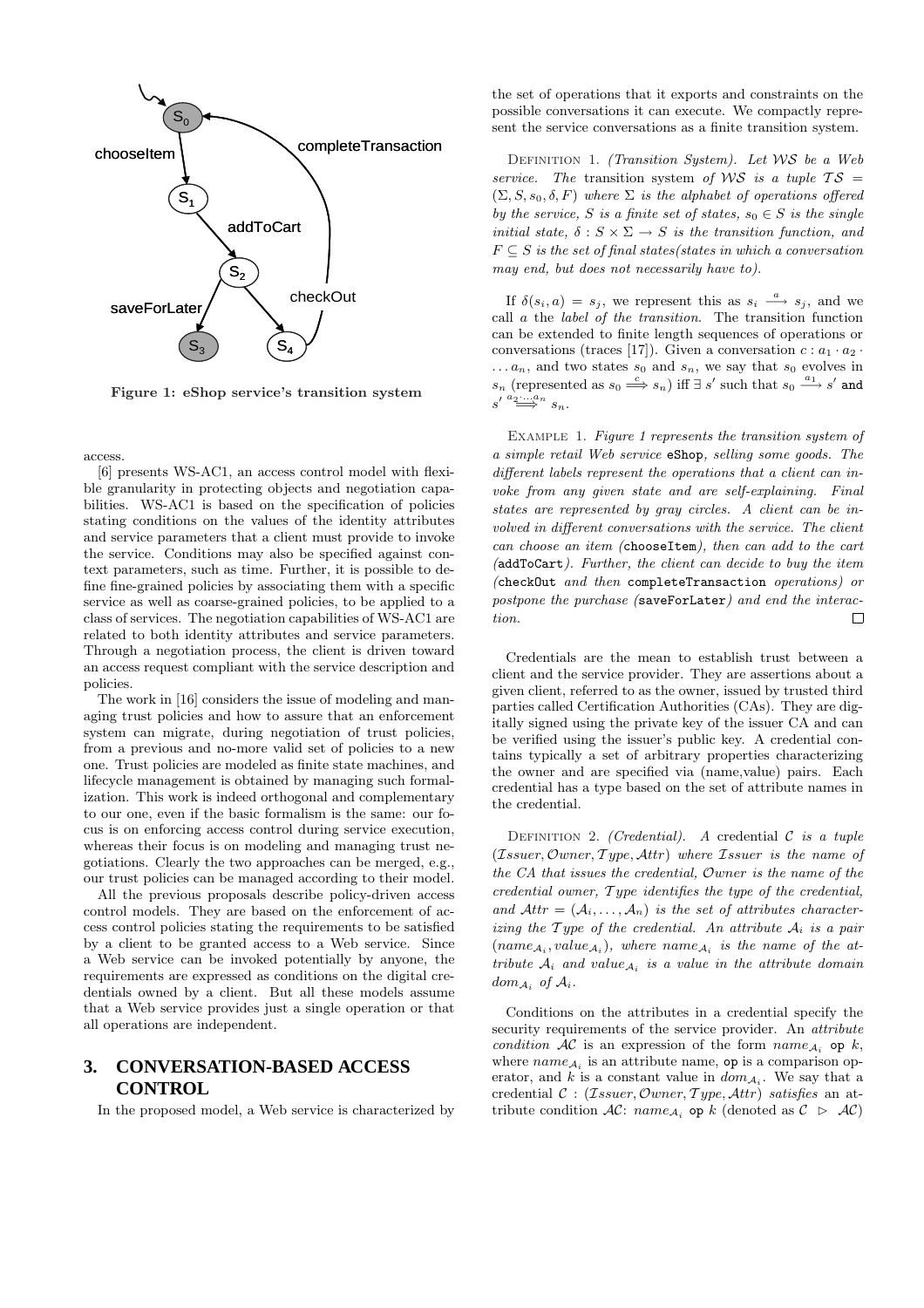if and only if  $\exists \mathcal{A}_l \in \mathcal{A}$ ttr such that  $name_{\mathcal{A}_l} = name_{\mathcal{A}_i}$  in  $AC$  and  $value_{A_i}$  makes true  $name_{A_i}$  op k.

We denote with term  $\mathcal T$  a couple  $\langle Type\mathcal C, SetOfAC\rangle$ , where  $TypeC$  is a credential type and  $SetOfAC$  is a set (eventually empty) of attribute conditions. These attribute conditions are combined using classical boolean operators.

DEFINITION 3. (Operation Access Control Policy). Let  $TS = (\Sigma, S, s_0, \delta, F)$  be the transition system of a Web service WS and o the identifier of an operation in  $\Sigma$ . An operation access control policy for o is an expression of the form  $\mathcal{P}: o \leftarrow \mathcal{T}_1, \mathcal{T}_2, \ldots \mathcal{T}_n, n \geq 1$  where  $\mathcal{T}_1, \mathcal{T}_2, \ldots \mathcal{T}_n$  are terms and o is the Web service operation guarded by the access control policy.

The semantics of an access control policy is that, given a set of credentials  $\mathcal{CC}$ , the access to the operation is granted iff the credentials satisfies all the attribute conditions (i.e.,  $\exists \mathcal{C}_{i_1} \in \mathcal{CC} \quad \triangleright \quad \mathcal{T}_1 \, \text{ and } \, \mathcal{C}_{i_2} \, \in \, \mathcal{CC} \quad \triangleright \quad \mathcal{T}_2 \, \text{ and } \, \dots \, \mathcal{C}_{i_n} \, \in \,$  $CC \triangleright T_n$ ). As discussed in many logical formalizations (e.g., [9, 11]), the access to the Web service operation can be checked through a reasoning service that verifies if the access request is a logical consequence of the policy and the credentials.

DEFINITION 4. (Conversation Access Control Policy). Let  $TS = (\Sigma, S, s_0, \delta, F)$  be the transition system of a Web service WS,  $c : a_1 \cdot \ldots a_k$  a conversation in S,  $a_1, \ldots a_k$  identifiers of operations in  $\Sigma$ , and  $\mathcal{P}_1$  :  $a_1 \leftarrow \mathcal{T}_{11}, \dots \mathcal{T}_{1n^1}, \dots, \mathcal{P}_k : a_k \leftarrow \mathcal{T}_{k1}, \dots \mathcal{T}_{kn^k}$ the corresponding operation access control policies. conversation access control policy for c is an expression of the form:  $c \leftarrow \mathcal{T}_{11}, \dots \mathcal{T}_{1n^1}, \dots \mathcal{T}_{k1}, \dots, \mathcal{T}_{kn^k}$ where  $T_{11}, \ldots T_{1n^1}, \ldots T_{k1}$  is the conjunction of the terms in  $\mathcal{P}_1 \ldots \mathcal{P}_k$ .

This definition captures the intuition that a client, owning a set of credentials satisfying a conversation access control policy is granted access to all the operations constituting the conversation. If the conversation is such that it reaches a final state, then the satisfaction of the policy assures that the client will be authorized up to reaching its own goal. The service provider will not be forced to deny access to some operations in the middle of the conversation due to lack of authorization.

EXAMPLE 1 (CONT.). An example of access control policies for operations addToCart and saveForLater are respectively:

 $P_1$ : addToCart ← CreditCard\_Holder(Type = MasterCard)  $\mathcal{P}_2$ : saveForLater ← Subscribed\_Member.

Policy  $P_1$  states that only the clients having a MasterCard can perform operation addToCart, while policy  $P_2$  authorizes only the subscribed clients to execute saveForLater. The conversation access control policy for the conversation C:  $addToCart \cdot saveForLater \; is:$ 

$$
C \leftarrow CreditCard\_Holder(Type = MasterCard),
$$
  
Subscribed\_Member.

DEFINITION 5. (Trustworthiness Level). Let  $TS =$  $(\Sigma, S, s_0, \delta, F)$  be the transition system of a Web service WS and  $s \in \mathcal{S}$  be a state. A trustworthiness level for s is the length of a conversation c such that  $s \stackrel{c}{\Longrightarrow} t$  with  $t \in F$ .

A trustworthiness level represents the length of a conversation, from a given state s in the transition system, that leads to a final state.

DEFINITION 6.  $(k\text{-} Trust \quad Policy)$ . Let  $TS =$  $(\Sigma, S, s_0, \delta, F)$  be the transition system of Web service WS and  $k_s$  a trustworthiness level computed on  $s \in S$ . A k-trust policy is an expression of the form  $k_s \leftarrow \mathcal{T}_1, \mathcal{T}_2, \dots, \mathcal{T}_n$ ,  $n \geq 1$ , where  $\mathcal{T}_1, \mathcal{T}_2, \ldots, \mathcal{T}_n$  are terms.

A k-trust policy states the type of credentials and the conditions on the credential attributes a client, in state s, must hold in order to be assigned to a trustworthiness level  $k$ . We use the concept of trustworthiness level to limit the disclosure of service provider's access control policies. Therefore, when a client is assigned the trustworthiness level  $k$  (on the basis of an appropriate k-trust policy), the enforcement system asks only the credentials needed to satisfy all the conversation access control policies associated with the conversations from the current state to final states and having length less or equal to  $k$ .

EXAMPLE 1 (CONT.). Let us consider the start state (labeled with  $S_0$ ) in Figure 1 and determine the potential conversations. These potential conversations that lead to a final state and that we need to consider to compute the k-trustworthiness levels are: (1) chooseItem · addToCart · saveForLater; (2) chooseItem·addToCart·checkOut·completeTransaction. Adding more conversations will be useless from access control perspective since the same conversation will be repeated. Hence there are 2 different k-trustworthiness levels:  $\{3, 4\}$ . For instance, the  $\{k_{s_0} = 3\}$ -trust policy to assign a client to trustworthiness level 3 is of the form  ${k_{s_0} = 3} \leftarrow PictureID(Age > 18):$  it means that if the client is older then eighteen is entrusted with trustworthiness level 3. Such a client has to fulfill the access control policies associated with the conversations having length less or equal to 3. These conversations include the following operations: chooseItem, addToCart, and saveForLater.  $\Box$ 

## **4. ACCESS CONTROL ENFORCEMENT**

The main feature of the enforcement system proposed in this paper is that access control is enforced by considering conversations, thus maximizing the likelihood that a client reaches a final state and does not drop off due to lack of authorization. The idea is to determine, whenever needed and in any step of the interaction with the client (i.e., at each state of the transition system), the appropriate *trustworthi*ness level k to assign to the client. This requires knowing all potential trustworthiness levels at any state. The level assigned to the client is determined based on the k-trust policies. If the client holds the required credentials, the likelihood that it will end up to a final state without lacking authorizations is high. Clearly, the client is not forced to follow one of the conversations it has been authorized to; this is why we refer to "high likelihood" and not to "guarantee"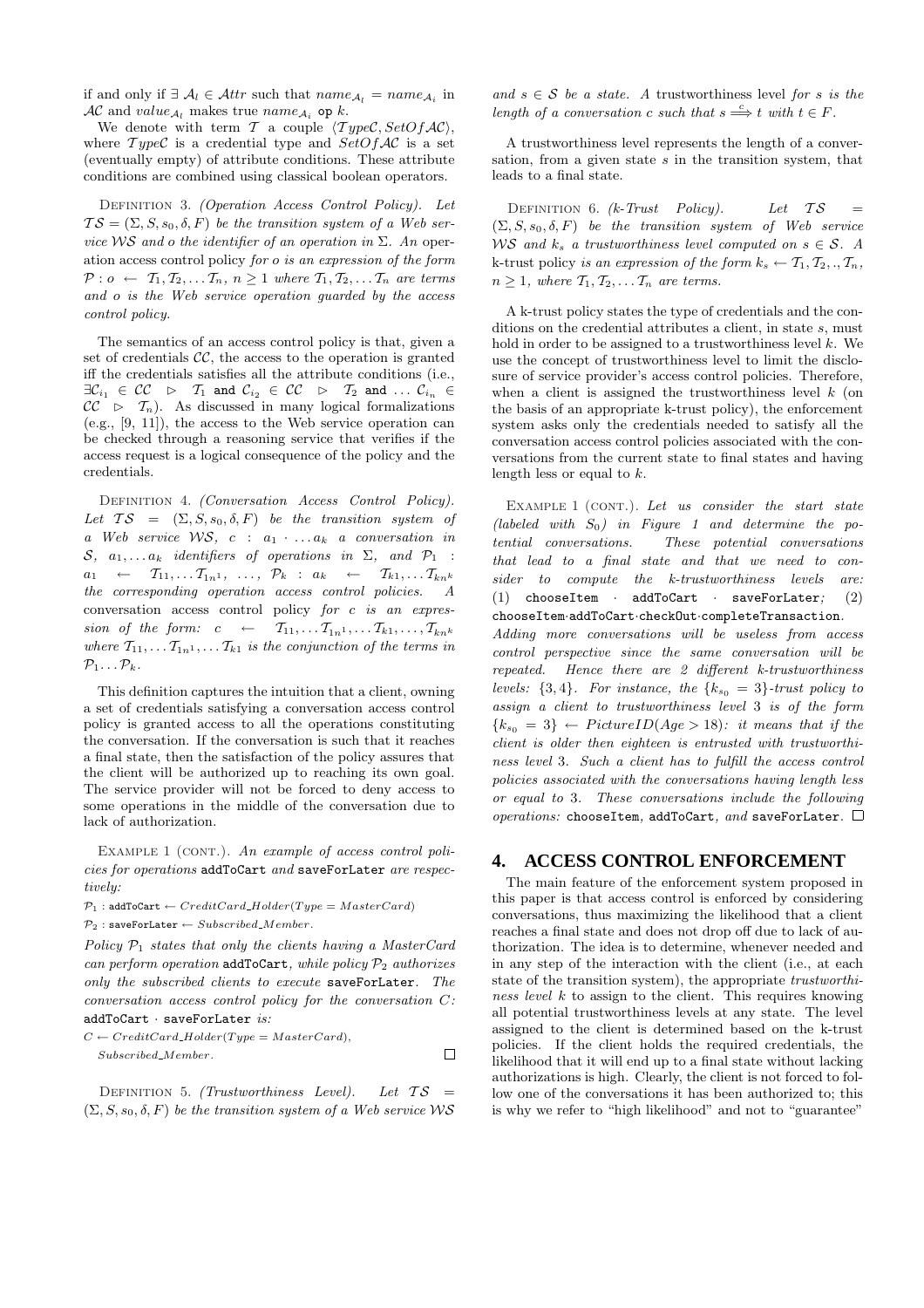that the client will reach a final state. At some states of the conversations defined by  $k$ , the client may decide to take a different conversation that is not included in the ones it has been authorized to, a longer conversation for example. If this is the case, the current trustworthiness level  $k$  is recalculated on the basis of the potential levels at the current state and new credentials are required.

The challenge now is that given a transition system, we need to determine for each state all possible trustworthiness levels from that state as well as the possible conversations that would define the corresponding access policies. We base our solution on the following observations:

- For an acyclic transition system, the set of potential paths leading from any state to any final state is finite. This set can be easily calculated by a simple traversal of the graph of the transition system.
- If from a given state, a conversation involves a cycle, an infinite number of paths are possible to arrive to a final state within or while traversing this cycle.
- Since we are dealing with access control policies, usually if an access control policy of an operation a has been checked against a client, we do not have to check it again if the client invoke the operation a more than once.

We clearly see that the main difficulties in traversing the transition system and determining the potential conversations relate to the existence of cycles. Before going further, let us introduce the concept of strongly connected component (scc for short). A strongly connected component is the maximal subgraph of a directed graph such that for every pair of vertices  $u, v$  in the subgraph, there is a directed path from u to v and a directed path from v to u [18]. The transition system of a Web service can be regarded as a directed graph where a transition between two states is a directed edge, without considering the labeling. Based on the above concept, an acyclic graph can be produced where nodes represent the different strongly connected components of the initial graph. This graph is called the directed graph of the strongly connected components and is noted  $\mathcal{G}^{scc}$ . It can be efficiently computed through the classical Tarjan's algorithm [18] or more recent optimizations, e.g., [12].

We can then make the following observations on this new graph: *(i)* if the initial  $TS$  is acyclic then  $\mathcal{G}^{scc}$  is  $TS$  itself  $[10]$ ;  $(ii)$  the nodes that are not involved in cycles will remain unchanged in the new graph; *(iii)* cycles will be "collapsed" into strongly connected components and need to be dealt with in an appropriate way.

For any scc, we need to determine all possible conversations that will lead from an in-going node, i.e., coming from outside the component, to an out-going node, i.e., going outside the component. These conversations should have the property to cover all potential operations within that strongly connected component. The overall idea of the algorithm which finds all potential k-trustworthiness levels for all states, will be: for a given state, determine all subsequent strongly connected components, including the one to which the current state belongs to. The algorithm will then traverse the transition system from that state and record all conversations leading to a final state. By having computed all possible conversations of all strongly connected compo-

nents, we will be able to find finite conversations even in the case of cycles.

Before giving the details of the algorithm, we will need to introduce several concepts.

An object type Set0f<element><sup>1</sup> for representing a set of <element>s, where <element> can be whichever other object type. We use the term set in a proper way, to mean a collection of elements without repetitions and without any order. We assume the availability of the  $=$  operator on sets, which compares two homogeneous sets for equality, a method add(<element> e) for adding a new element, and  $||$  for calculating its dimension (number of elements). An object type Sequence is defined for representing conversations. On such a type, two methods are defined:  $(i)$  length() returns the length of the sequence, and (ii) set()  $\rightarrow$  SetOfOperation returns the set of all the distinct operations. As an example,  $acg.\texttt{set}() = {a, c, g}$  $acacaca.\texttt{set}()$ .

The directed graph of the strongly connected components of the original transition system is defined as follows:

DEFINITION 7. (Graph of scc). Given a transition system  $TS = (\Sigma, S, s_0, \delta, F)$ , the directed graph of the strongly connected components  $\mathcal{G}^{scc} = \langle S^{scc}, E^{scc} \rangle$  is the graph with nodes  $N^{scc}$  and oriented edges  $E^{scc}$  obtained as follows:  $N^{scc} = \{c: c \text{ is a strongly connected component in } \mathcal{TS}\};$  $E^{scc} = \{ \langle c_1, c_2 \rangle : c_1 \neq c_2 \text{ and } \exists a \in \delta, s_1 \in c_1, s_2 \in c_2 \text{ such } \}$ that  $s_1 \stackrel{a}{\longrightarrow} s_2$  $\Box$ 

Given a state  $s \in \mathcal{TS}$ , we refer to the node of  $G^{scc}$  associated to the strongly connected component of s as  $c(s)$ ; we also say that  $c(s)$  is the *image* of s.

In the algorithms presented in the following, we assume an object type GraphSCC, defined for representing a graph of scc. On the type GraphSCC, a method projection(Node c)  $\rightarrow$  GraphSCC is defined, that takes as input a node c and returns a new subgraph obtained by considering c and all nodes reachable by it, i.e., it is the subgraph obtained by visiting depth-first the graph starting from c.

For each node/scc of  $\mathcal{G}^{scc}$ , we know the number of different operations that label transitions among the associated states of TS. More specifically, for each scc c, the set  $\mathcal{O}_c$  = { a such that  $s_1 \stackrel{a}{\longrightarrow} s_2$  and  $c(s_1) = c(s_2) = c$ } can be easily determined. The cardinality of  $\mathcal{O}_c$  is referred to as  $card(c)$ . If the connected component  $c$  is the image of a single state of TS, then its  $card(c) = 0$ . On the type GraphSCC, we define a method card(Node c)  $\rightarrow$  Integer that takes as input a node c and returns its cardinality.

For each node/scc of  $\mathcal{G}^{scc}$ , the longest path, among the shortest ones that  $(i)$  starting from an in-going node finish in a distinct out-going node, and  $(ii)$  comprise all the different operations in  $\mathcal{O}_c$ , is considered. More specifically, for each scc  $c$ , a sequence of operations  $str$  is said to be *covering* iff  $e \stackrel{str}{\Longrightarrow} o$  with e in-going state of c and o out-going state  $(c(e))$  $= c(o) = c$ ) AND str.set () =  $\mathcal{O}_c$ . We use the notation  $\widetilde{str}$  for referring to a traversing sequence of operations<sup>2</sup>. Then for

<sup>2</sup>A traversing sequence is not necessarily an Eulerian path of c, whereas each Eulerian path, if it exists, is a traversing sequence. This is why we do not impose the uniqueness of an edge.

<sup>&</sup>lt;sup>1</sup>In the following, we use Type for indicating object types, and object for indicating object instances.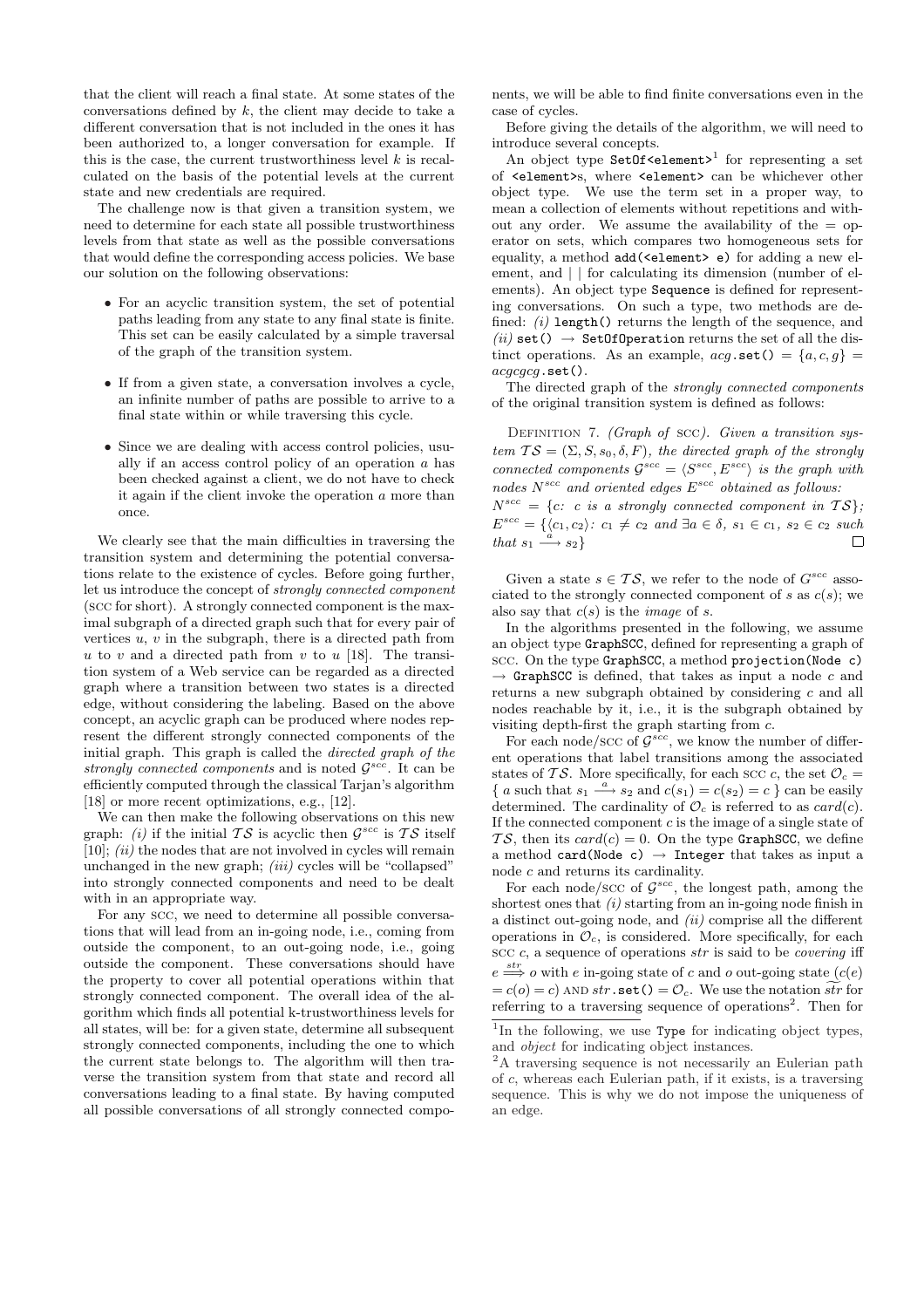each scc c, a set  $\mathcal{C}_c$  is defined:  $\mathcal{C}_c = \{ \widetilde{str_i} \text{ such that: } (o_i \neq o_j) \}$ for  $i \neq j$ ) AND ( $\forall s$ tr<sub>k</sub> with  $o_i = o_k$  then  $\widetilde{str_k}$ .length()  $\geq \widetilde{str_i}$ .length()) }. We denote coverage(c) = max( $\widetilde{str_i} \in$  $C_c$ ).

The coverage of a scc can be calculated by generating by enumeration, which can be done with a simple recursion, all the paths from any in-going node to an out-going one. A global array of boolean variables, with dimension equal to the number of distinct out-going nodes is used to record whether the out-going node has been reached, and another global array of integer variables maintains the length of the sequence that evolves the in-going node up to the out-going one. As soon as all the boolean variables are set to true, meaning that we have found the shortest paths, then the maximum among the values in the other array is calculated. In order to close all the recursive instances, each of them is controlled by a condition on the conjunction of all the boolean array's values.

On the type GraphSCC, a method coverage(Node c)  $\rightarrow$ Integer is defined, that takes as input a node  $c$  and returns its coverage.

For each node/scc of  $\mathcal{G}^{scc}$ , we define the rank as follows:



As  $\mathcal{G}^{scc}$  is acyclic, the rank of each node can be computed in three steps:  $(i)$  by running a depth-first-search algorithm, and for each visited node to push on a stack a record, labeled with the node, containing the predecessor node;  $(ii)$  then by popping the stack, and for each encountered record, to remove from the stack all the records with the same state, by recording the corresponding predecessor node, and to push in another stack the formula for calculating the rank (at this point the predecessors are all correctly identified);  $(iii)$  finally, by popping the second stack, and for each removed record, we calculate the rank. We should observe that the stack now gives the exact order according to which to calculate the formulas: each removed record gives the values to be used in following records.

Finally, on the type GraphSCC, a method rank(Node c)  $\rightarrow$  Integer is defined, that takes as input a node c and returns its rank.

We can now present the algorithms for computing, for each state of the Web service transition system, the possible k-trustworthiness levels and the conversations corresponding to them. These algorithms assume some global variables, on which all instances of the recursion have shared access. These variables are the transition system  $TS$  of type TS, the  $AC - Set$  of type SetOfPolicy that, for each operation, report the corresponding access control policy  $\mathcal P$  (of type Policy), the  $\mathcal{G}^{scc}$  (of type GraphSCC) and a  $C - Bag$  (of type SetOfSequence), which is built during the execution of the algorithms, and represents the set of conversations defining the k-trustworthiness levels.

| Algorithm 1: isNewString() |  |
|----------------------------|--|
|----------------------------|--|

| Input: b: Boolean                       |
|-----------------------------------------|
| Output:                                 |
|                                         |
| for each $x \in C - Baq$                |
| if $x.\text{set}() = this.\text{set()}$ |
| return (false);                         |
| return (true);                          |
|                                         |

The isNewString() is a method defined on the object type Sequence.

| Algorithm 2: build() |  |  |
|----------------------|--|--|
|----------------------|--|--|

| (1)  | <b>if</b> s has no out-going transition (i.e., is |
|------|---------------------------------------------------|
|      | a leaf)                                           |
| (2)  | if $str.isNewString()$                            |
| (3)  | $C-Baq$ add $(str)$ ;                             |
| (4)  | return ();                                        |
| (5)  | else                                              |
| (6)  | if $s \in \mathcal{TS}.F$ (i.e., s is final) AND  |
|      | str.isNewString()                                 |
| (7)  | if $ str.set() $                                  |
|      | $G^{scc}$ .rank $(c(s))$                          |
| (8)  | return ()                                         |
| (9)  | $C-Bag$ . add $(str)$ ;                           |
| (10) | for each $s \stackrel{a}{\longrightarrow} t$      |
| (11) | build $(t, str \cdot a);$                         |

Algorithm 3: buildBag&KLevels()

|     | Input: s: State                                         |
|-----|---------------------------------------------------------|
|     | Output: $C - Baq$ : SetOfSequence,                      |
|     | $K-Baq$ : SetOfInteger                                  |
|     |                                                         |
| (1) | var $C-Baq$ : SetOfSequence;                            |
| (2) | var $K-Baq$ : SetOfInteger;                             |
| (3) | $C-Baq := \emptyset$                                    |
| (4) | $K - Baq := \emptyset$ :                                |
| (5) | build( $s, \varepsilon$ ) /* $\varepsilon$ is the empty |
|     | $Sequence^*$ :                                          |
| (6) | for each $str \in \mathcal{C} - Bag$                    |
| (7) | $K-Baq$ .add $(str.length()$ ;                          |
| (8) | return $C-Bag, K-Bag$ ;                                 |

The overall algorithm builds, for each state of the Web service transition system, the k-trustworthiness levels and the corresponding conversations.

| Algorithm 4: computeOverallBag&KLevels() |
|------------------------------------------|
|                                          |
| var $C - Baq - Set$ : SetOfSetOfSe-      |
| var $K-Bag-Set$ : SetOfSetOfInteger;     |
| for each $s \in \mathcal{TS}.S$          |
| $\{ C - Bag[s], K - Bag[s] \} :=$        |
| buildBag&KLevels $(s)$ ;                 |
|                                          |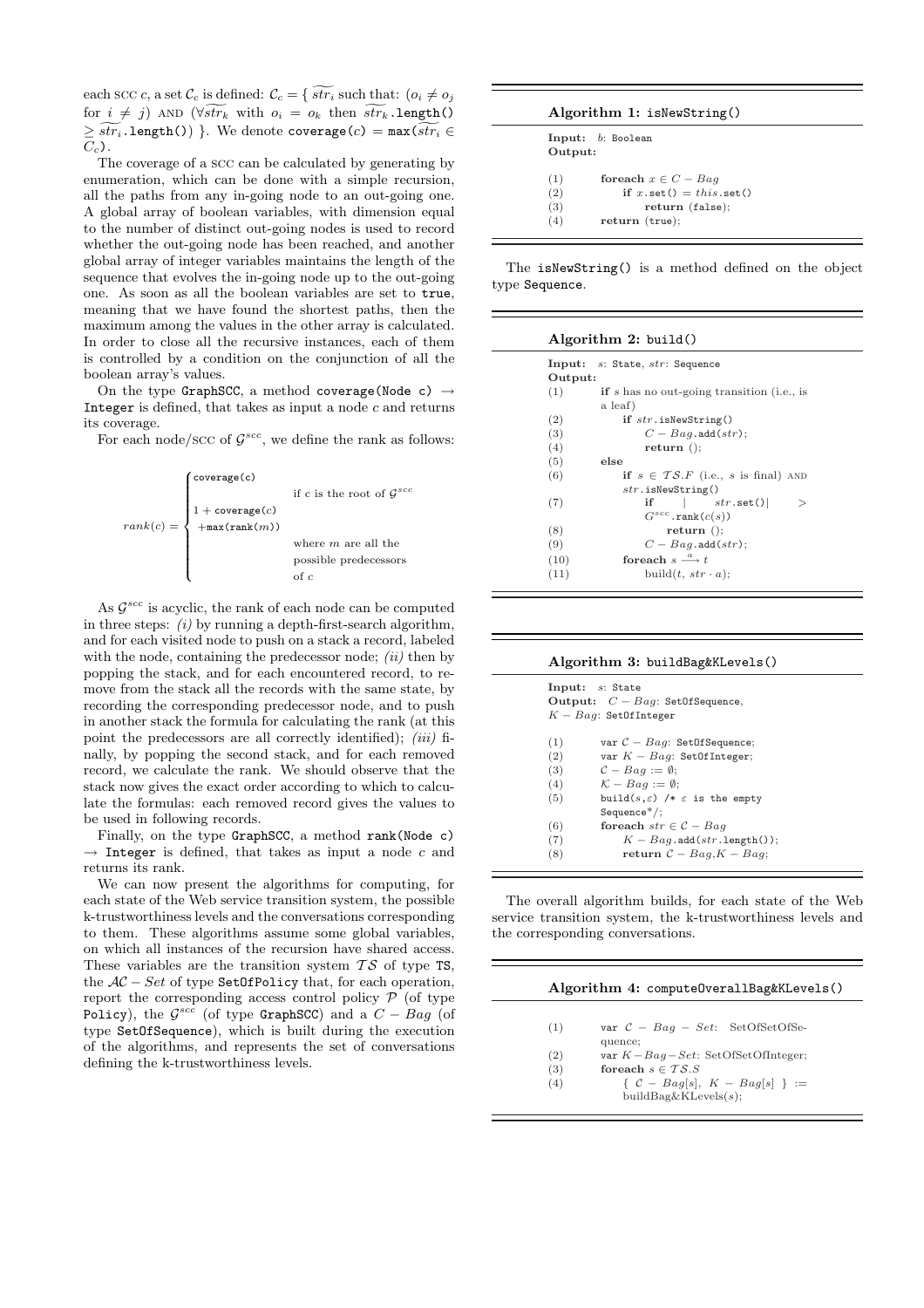

Figure 2: A transition system (a) with its  $\mathcal{G}^{scc}$  (b)

EXAMPLE 2. Figure  $2(a)$  represents the transition system of some Web service. This transition system can be reduced to the graph in Figure  $2(b)$  containing four strongly connected components. The different states, representing each a strongly connected component, are labeled with pairs  $(x,$ y) representing the maximum number of symbols (operations) and the coverage of that strongly connected component respectively. These numbers are then used to calculate all the k-trustworthiness levels of all states in the transition system. For example, the k-trustworthiness levels assigned to  $S_1$  are  $\{2,4,5,7,9\}$ . The longest conversation being c·g·c·e·h·c·e·i·l.  $\Box$ 

Now that for each state we computed all potential k-trustworthiness levels and corresponding conversations (from which to derive conversation policies), the access control enforcement system can proceed through the following phases:

- Bootstrapping phase This phase occurs when the subject has its first contact with the Web service. The enforcement system assigns the initial level of trustworthiness  $k$ , amongst all possible ones (as computed previously), based on the set of initial credentials provided by the client (e.g., the IP address of the client) and the trust policies of the Web service. If the initial credentials are not sufficient, the access control system assigns to the client the smallest trustworthiness level, or a default level  $\perp$  (meaning step-by-step access control), or refuses the access, depending on the trust policies.
- Once the access control enforcement system assigns a trustworthiness level  $k$  to the client, it will ask the client to provide all the required credentials based on the associated access policies computed by the previous algorithm.
- If the subject provides the requested credentials, it can invoke all operations on paths less or equal to  $k$  that lead to final states.

• If from a given state, the client decides to continue its interaction with the Web service through a path different from those assigned by its k-trustworthiness level, then a new k-level of trust needs to be computed and assigned to the client. The process will then continue as before until the client decides to stop.

## **5. ARCHITECTURE OF THE ENFORCE-MENT SYSTEM**

This section describes how the proposed access control model for conversation-based Web services can be implemented in Web service environments. The system architecture is depicted in Figure 3. To be compliant with the XACML standard, the access control enforcement system is composed of a Policy Enforcement Point (PEP), a Policy Decision Point (PDP) and a Policy Administration Point (PAP). The PEP realizes the interface with clients and with the Execution Controller System (ECS) [2]. The ECS is not part of the enforcement system: it maintains a copy of the transition system to keep track of the state of the conversation between the client and the service. Further, at deployment time, it generates a table reporting for each state the k-trustworthiness levels.

The PEP intercepts all the access requests submitted by clients, specifying the name of an operation the client wants to perform and/or a set of credentials.

The first request that a client sends to the PEP contains both a name of an operation and a set of credentials (step 1). Once received, the PEP contacts the ECS to provide it information about the operation requested, so it can update the state of the conversation and can return it to the PEP with the table (steps 2-3). Then, the PEP reformulates the access request adding information about the current state of the conversation and the table and sends it to the PDP (step 4). The PDP's k-Trustworthiness Level Assignment (TLA) Module, having received from the PEP the information about the current state of the conversation and the table, queries the table to select the trustworthiness levels  $k_1, \ldots, k_n$ . Hence, the TLA module interacts with the PAP which manages the policies, to retrieve the k-trust policies associated with trustworthiness levels  $k_1, \ldots, k_n$  (step 5-6) and evaluates if the credentials provided by the client in the request satisfy one of the policies. If this is the case, the client is assigned to the trustworthiness level  $k_i$  associated with the  $k_i$ -trust policy he is compliant with. Once assigned the trustworthiness level  $k_i$ , the TLA sends it with the associated conversations to the PDP's Policy Selection (PS) module (step 7). The PS module asks the PAP for the access control policies related to the operations constituting the conversations, that the client may engage with the service on the basis of the assigned trustworthiness level  $k_i$  (steps 8-9). Then, the PS module combines the selected policies to obtain the corresponding conversation access control policy. Hence, it returns the policies to the PEP with  $k_i$  (step 10). At this point, the PEP asks to the client to provide the credentials required by the policies and evaluates them against the policies (steps 11-12). If the check is positive, the client can perform any operation in the conversations related to the trustworthiness level  $k_i$ . Since the PEP stores a copy of the table of trustworthiness levels and the level  $k_i$  assigned to the client, when it submits a request to perform an operation, which does not belong to the allowed conversations,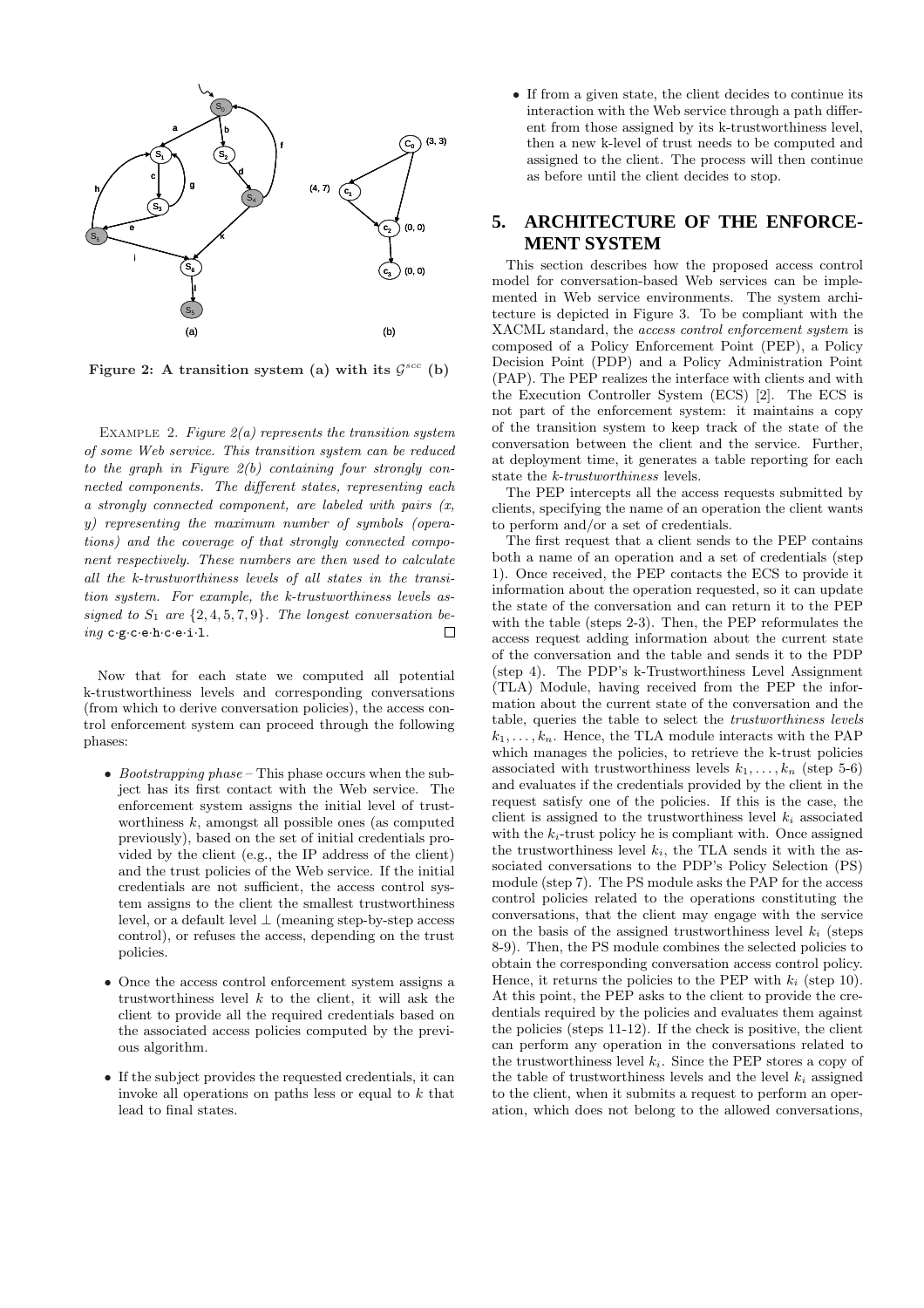

Figure 3: System Architecture

the PEP contacts the PDP, which assigns a new trustworthiness level to the client. In this case, the PEP does not send again the table of trustworthiness levels, but only the state of the conversation with the client, which is necessary to select from the table the trustworthiness levels associated with that state.

The main advantage of the proposed architecture is that is in conformity with the reference standard for access control in distributed systems, XACML. Further, it is modular and allows an easy integration of the access control system in Web service frameworks. Finally, the enforcement system is independent from the language used to express k-trust and access control policies. Both WS-Policy and the XACML Profile for Web services can be used to represent the policies characterizing our model.

#### **6. DISCUSSION AND FUTURE WORK**

In this paper, we presented a novel approach to deal with access control in conversation-based Web services. Our first contribution is to consider access control in Web services as transition systems instead of systems that present sets of independent operations. As we mentioned earlier, most existing access control approaches assume a single operation model for Web services where the invocation of operations are independent from each other.

Moreover, as mentioned previously, two extreme approaches regarding the disclosure of access policies are possible: (1) requesting all the credentials needed for all the operations, and (2) requesting credentials related to each operation the client is interested in invoking. In this context, our second objective was to strike a balance between the need to reveal only part of the Web service access policy and the need to offer enough assurance to clients that they can reach a final state.

In order to support such claims, we develop a very simple model for measuring the two parameters risk and disclosure. Given a Web service operation a, we consider  $\mathcal{P}_a$  as the probability that the client DOES NOT have the credential(s) satisfying the access control policy guarding the operation.

In general, the risk associated to an event is the product of the probability that the event happens and the damage produced by the event. In simple terms, the damage of having the client dropping off due to lack of authorization is the number of executed operations. Indeed, executing an operation requires resources to the service provider, and if the conversation is suddenly interrupted in a non-final state, all these resources have been "wasted". In addition, the leakage in terms of disclosure of access control policies is proportional to the operations already executed. We now evaluate these two simple metrics risk and leakage faced by a service provider during a conversation  $conv = a_1 \cdot \ldots a_n$ .

In a step-by-step enforcement, the risk faced before involving the *i*-th operation  $(a_i)$  being the next operation for which the client may not posses the required credential to access to) is:

$$
\mathcal{R}_i = \mathcal{P}_{a_i} \cdot (i-1) \qquad \qquad i = 1 \dots n \qquad (1)
$$

Similarly, the leakage after executing the  $i$ -th operation invocation  $(a_{i+1}$  being the next operation) is:

$$
\mathcal{L}_i = \mathcal{P}_{a_{i+1}} \cdot i \qquad i = 1 \dots n \qquad (2)
$$

In this case, the client may be an attacker that voluntarily drop-off the conversation after accessing the previous policies.

In our conversation-based enforcement, assuming that the conversation conv is the one for which the service provider has requested all the credentials, we have:

$$
\mathcal{R}_i = \Pi_{i=1}^n \mathcal{P}_{a_i} \cdot 0 = 0 \qquad i = 1 \dots n \qquad (3)
$$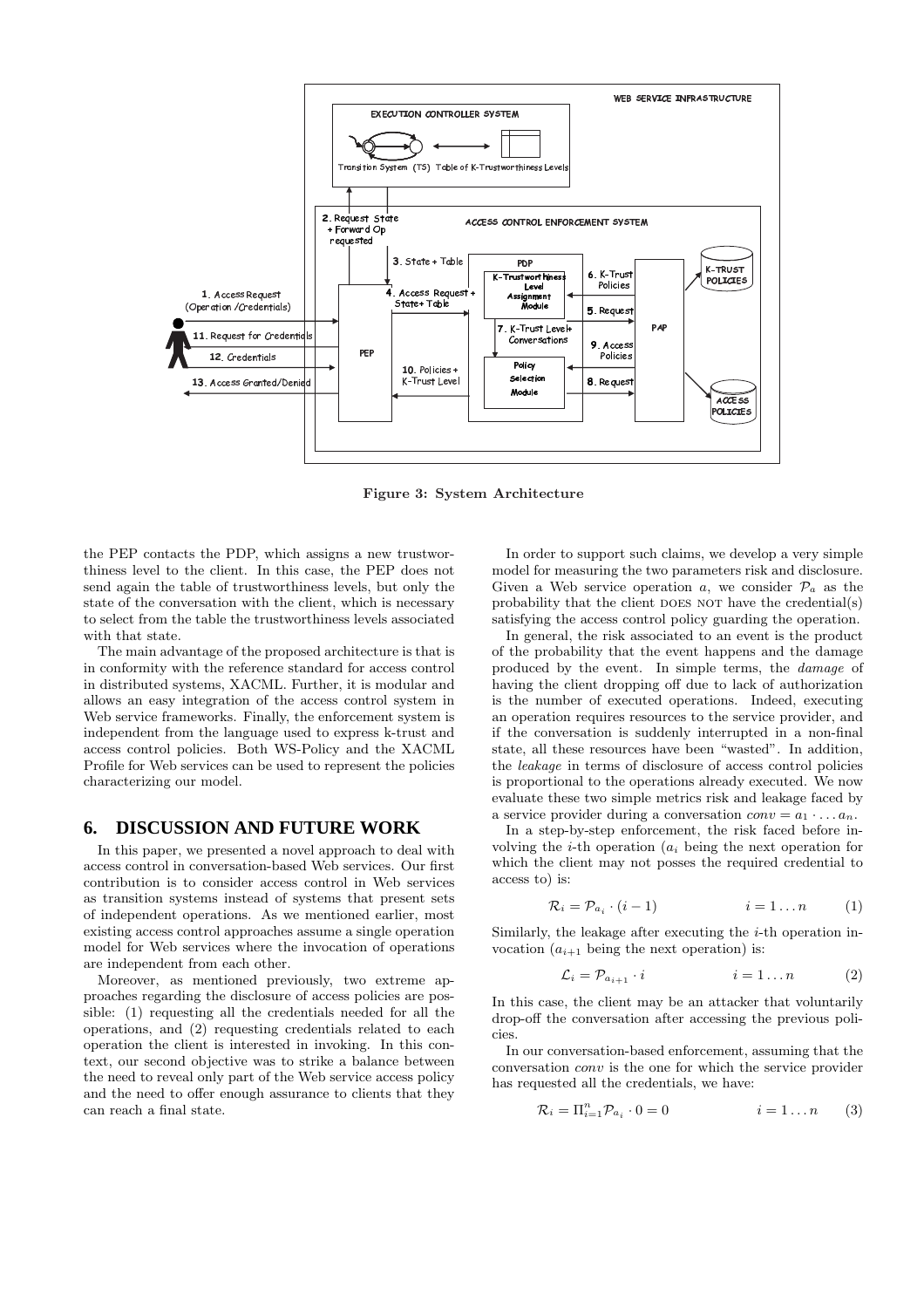| Metric                               | Step-by-step           | Conversation |
|--------------------------------------|------------------------|--------------|
| $Risk: \sum_{i=1}^{n} \mathcal{R}_i$ | $\tau^{n \cdot (n-1)}$ |              |
| $Leakage: \mathcal{L}_n$             |                        |              |

Table 1: Risk and Leakage Evaluation



Figure 4: A simple transition system

Indeed during the conversation, the various invocations of Web service operations are somehow independent. Thus, the probability that a client has all the credential(s) needed to access all the operations is simply  $\Pi_{i=1}^n \mathcal{P}_{a_i} = \mathcal{P}_{a_1} \cdot \ldots \cdot \mathcal{P}_{a_n}$ . However, the service provider has requested credentials for this conversation, the damage is always 0. The system is safe about the client having the requirements to reach the end of the conversation. This is not necessary since the client can choose a different operation.

Since the enforcement system has required all the credentials at the beginning, the leakage is:

$$
\mathcal{L}_i = \mathcal{P}_{a_i} \cdot n \qquad \qquad i = 1 \dots n \qquad (4)
$$

Table 1 summarizes the risk and leakage, after the conversation conv, for our approach and for a step-by-step approach assuming that all  $\mathcal{P}_{a_i}$  are equals, i.e,  $\forall i : \mathcal{P}_{a_i} = \mathcal{P}$ .

Let us now compare the possible approaches to access control enforcement on a simple Web service having the behavior represented as in Figure 4.

Table 2 shows the results for the step-by-step enforcement, the conversation-based (with the 2 possible k-levels, 2 and 4), and the request-all approach. We consider both possible conversations. Specifically, in the case of the conversation acde, with the client assigned a k-level of 2, if after one step the client chooses an operation it has not been authorized yet, and it is assigned a k-level of  $4$  – the only possible, the risk is given by the damage – 1 step – for  $3 \cdot \mathcal{P}$  (the probability of not having the credential for the remaining 3 steps).

Hence, it becomes clear that the k-trustworthiness level model is a trade-off between the request-all approach, that

| Metric  | step-by-<br>step      | k-level:<br>$\mathbf 2$ | k-level:<br>$\overline{4}$ | request-<br>all |
|---------|-----------------------|-------------------------|----------------------------|-----------------|
| ab      |                       |                         |                            |                 |
| Risk    | $2 \cdot \mathcal{P}$ |                         |                            |                 |
| Leakage | $\mathcal{D}$         | $\mathcal{D}$           | 5                          | 5               |
| acde    |                       |                         |                            |                 |
| Risk    | $6 \cdot \mathcal{P}$ | $0+3\cdot\mathcal{P}$   | $\Omega$                   |                 |
| Leakage |                       | 5                       | 5                          | 5               |

Table 2: Comparison of the various approaches on a simple Web service

always minimizes the risk by maximizing the disclosure, and the step-by-step, which minimizes the disclosure by maximizing the risk. If good client profiles (obtained by logs, etc.) are available, the trust policies can be fine tuned to have most of the clients assigned to the correct ktrustworthiness level, i.e., the one that effectively the client will follow, thus obtaining the best of the two extreme approaches.

Table 3 summarizes the advantages and disadvantages of the different approaches regarding access control and disclosure of access policies. It shows that our solution takes a more balanced approach and provides more flexibility. On one hand, it gives some guarantees to the client that once it provides the requested credentials, it will eventually reach a final state. On the other hand, the Web service retains some control on the disclosure of its access policy.

| Policy<br>$Dis-$ | Advantages            | Disadvantages          |
|------------------|-----------------------|------------------------|
| closure          |                       |                        |
| Disclose the     | The client can reach  | The client has access  |
| entire access    | any final state if    | to the entire policy   |
| policy           | it possesses the re-  |                        |
|                  | quired credentials    |                        |
| Disclose only    | The client has very   | The client is<br>$SO-$ |
| the portion as-  | limited knowledge     | licited<br>frequently  |
| sociated with    | on the access policy  | may reach a<br>and     |
| the requested    |                       | state in which it      |
| operation        |                       | cannot progress        |
| Disclose only    | Only a small por-     | The client may still   |
| the portion as-  | tion of the policy is | take a path different  |
| sociated with    | disclosed. It maxi-   | from the authorized    |
| k-trust level    | mizes the likelihood  | ones                   |
|                  | the client reaches a  |                        |
|                  | final state           |                        |

Table 3: Access control strategies

As part of our future work we would like to integrate our approach with an exception-based mechanism tailored to support access control enforcement. In particular, in a step-by-step approach, whenever a client cannot complete a conversation because of the lack of authorization, some alternative actions and operations are taken by the Web service. A typical action would be to suspend the execution of the conversation, ask the user to acquire the missing credentials, and then resume the execution of the conversation; such a process would require investigating a number of issues, such as determining the state information that need to be maintained, and whether revalidation of previous authorizations is needed when resuming the execution. A different action would be to determine whether alternative operations can be performed to replace the operation that the user cannot execute because of the missing authorization. We would like to develop a language according to which one can express the proper handling of error situations arising from the lack of authorization.

A natural next step for our work is to extend it to composite services. We need composition when a client request cannot be satisfied by any available service, but by suitably combining parts of available Web services. Composition involves usually two different issues [5]: synthesis is concerned with synthesizing a specification of how to coordinate the component services to fulfill the client request; orchestration relates to the enactment of the composite service and the coordination among services, by executing the specification produced by the composition synthesis.